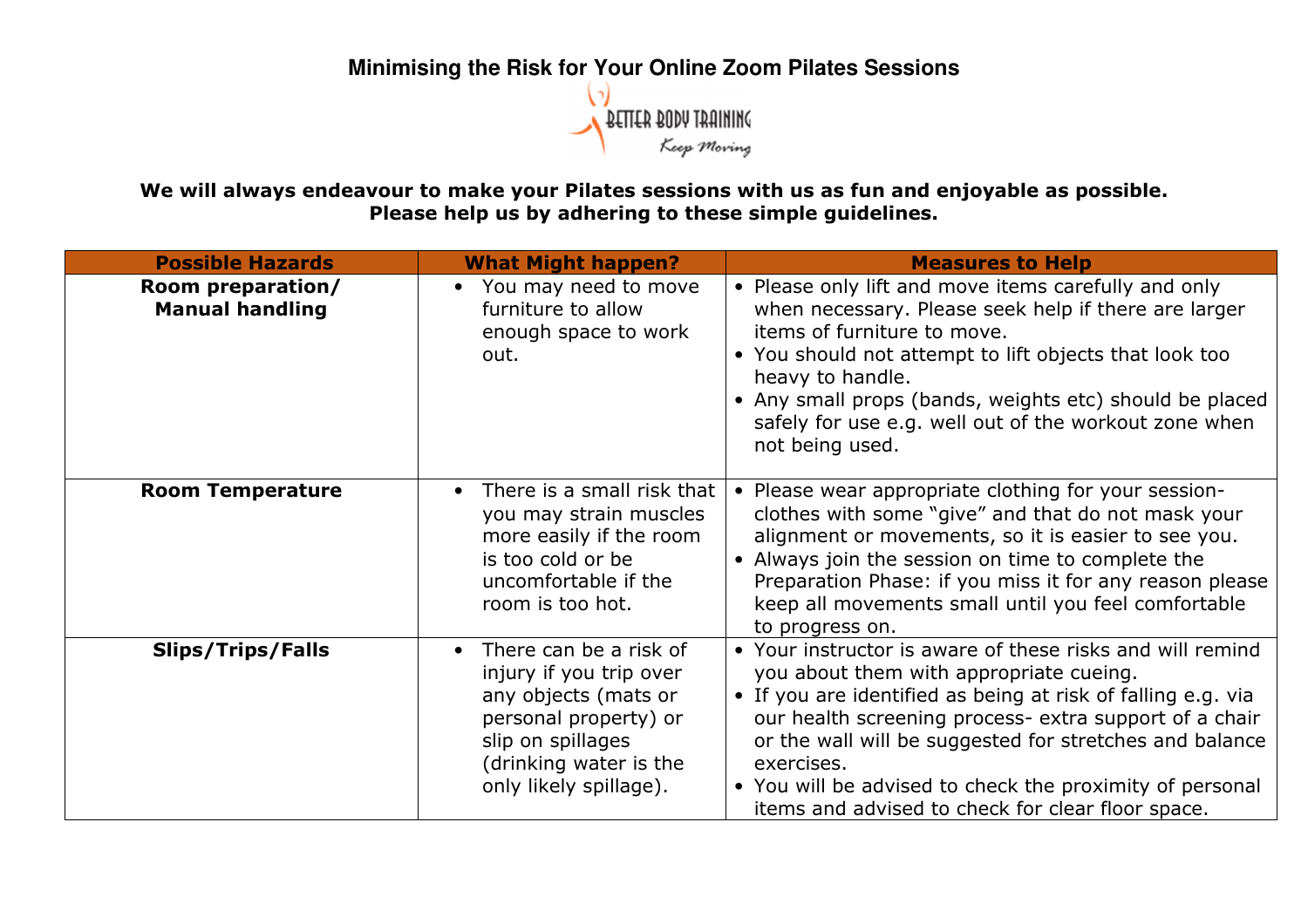|                                                  |                                                                                                                                                                                                                                            | • Please immediately clean-up any spills.<br>• Check there is sufficient lighting in your exercise<br>zone.                                                                                                                                                                                                                                                                                                                                                                                                                                                                                                                                                                 |
|--------------------------------------------------|--------------------------------------------------------------------------------------------------------------------------------------------------------------------------------------------------------------------------------------------|-----------------------------------------------------------------------------------------------------------------------------------------------------------------------------------------------------------------------------------------------------------------------------------------------------------------------------------------------------------------------------------------------------------------------------------------------------------------------------------------------------------------------------------------------------------------------------------------------------------------------------------------------------------------------------|
| <b>Electrical appliances</b>                     | There is a small risk that<br>$\bullet$<br>you could get electrical<br>shocks or burns from<br>using faulty electrical<br>equipment. Electrical<br>faults can also lead to<br>fires.                                                       | Please ensure that you check your electrical<br>$\bullet$<br>appliances regularly.                                                                                                                                                                                                                                                                                                                                                                                                                                                                                                                                                                                          |
| <b>Fire</b>                                      | If trapped, you could<br>suffer injuries from<br>smoke inhalation/burns.                                                                                                                                                                   | • Candles and incense should not be used whilst taking<br>part in our sessions.<br>• Your room exits should be free from blockages.<br>• Please check your smoke alarm regularly.                                                                                                                                                                                                                                                                                                                                                                                                                                                                                           |
| Injury whilst exercising -<br>muscle strain etc. | There is a small risk that<br>$\bullet$<br>you could hurt yourself if<br>you do not exercise<br>appropriately for your<br>own level of capability<br>You could aggravate<br>existing health<br>conditions e.g. back or<br>joint complaints | • Please follow our ongoing advice and take<br>responsibility for your own movements and work at<br>your own level of ability.<br>• Please alert us to any existing medical information<br>through pre-exercise health screening process and<br>verbally update us of any changes. (or send an<br>email!)<br>• We will always guide you to work at an appropriate<br>level and warn of any contraindications to keep you<br>safe and comfortable.<br>• We will demonstrate and cue the safe way to perform<br>movements.<br>• Please supply any additional I.C.E. (In Case of<br>Emergency) contact information so we can assist from<br>a distance should you feel unwell. |